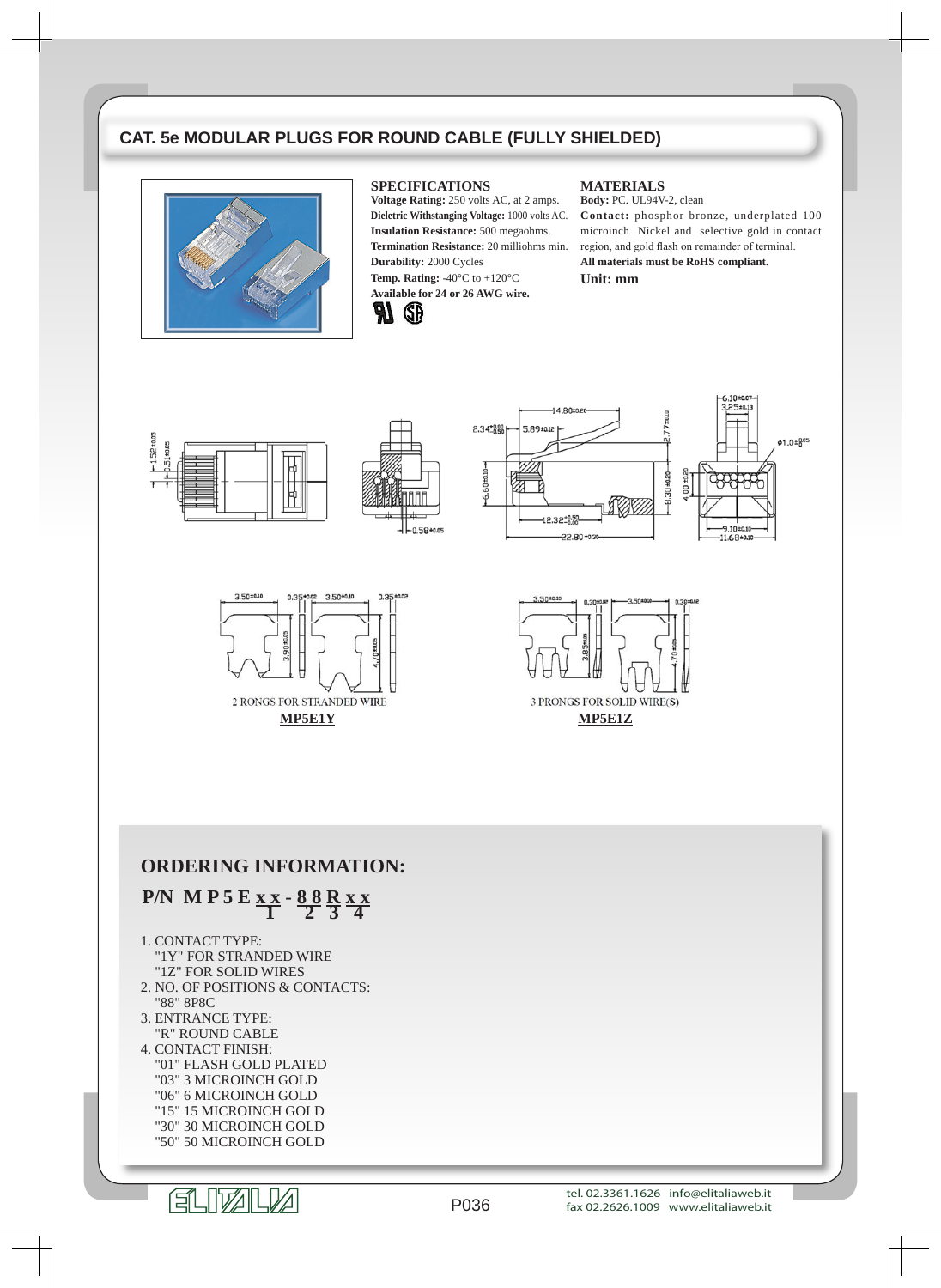## **CAT. 5e MODULAR PLUGS FOR ROUND CABLE (FULLY SHIELDED)**



#### **SPECIFICATIONS**

**Voltage Rating:** 250 volts AC, at 2 amps. **Dieletric Withstanging Voltage:** 1000 volts AC. **Insulation Resistance:** 500 megaohms. **Termination Resistance:** 20 milliohms min. **Durability:** 2000 Cycles **Temp. Rating:** -40°C to +120°C **Available for 24 or 26 AWG wire.**



#### **MATERIALS**

**Body:** PC. UL94V-2, clean **Contact:** phosphor bronze, underplated 100 microinch Nickel and selective gold in contact region, and gold flash on remainder of terminal. **All materials must be RoHS compliant. Unit: mm**







## **ORDERING INFORMATION:**

## **P/N M P 5 E x x - 8 8 <sup>R</sup> x x 1 2 3 4**

## 1. CONTACT TYPE:

- "1E" FOR STRANDED WIRE "1F" FOR SOLID WIRES
- 2. NO. OF POSITIONS & CONTACTS: "88" 8P8C
- 3. ENTRANCE TYPE: "R" ROUND CABLE
- 4. CONTACT FINISH: "01" FLASH GOLD PLATED "03" 3 MICROINCH GOLD "06" 6 MICROINCH GOLD "15" 15 MICROINCH GOLD "30" 30 MICROINCH GOLD "50" 50 MICROINCH GOLD

NOTE: FOR Φ1.22MM WIRES